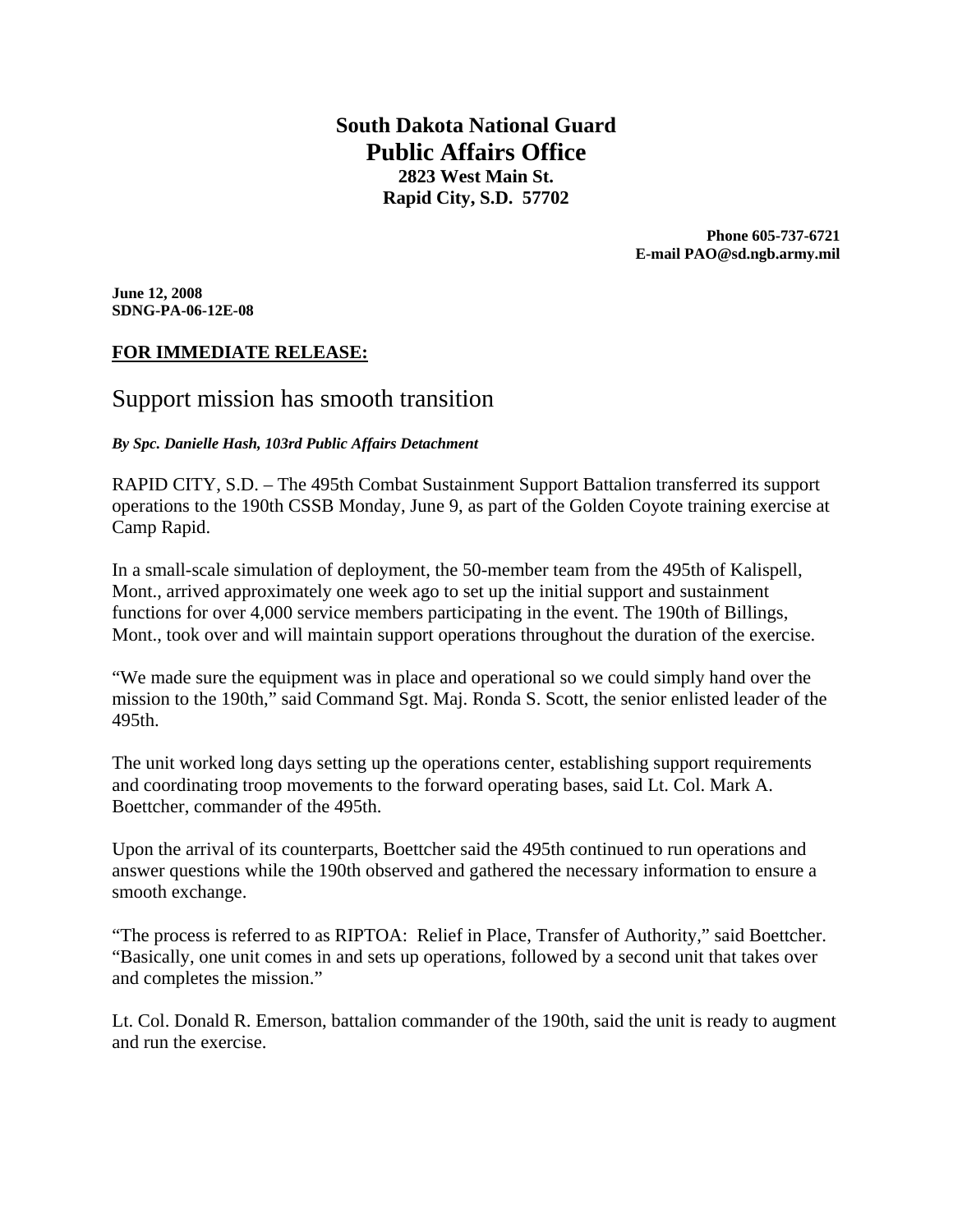"The focus of the 495th was getting operations set up," Emerson said. "Our focus is the sustainment of those operations, including tracking the logistics for food, fuel and ammunition required by the units on the FOBs, therefore enabling them to sustain themselves."

-30-

### **High resolution photos will be available at the following Web site:**

**LINK:** https://sdguard.ngb.army.mil/sites/GC2008/default.aspx

## **Photo Cut Lines:**

**080608-A-8403H-002.JPG:** Sgt. 1st Class Randal J. Hunt of the 495th Combat Sustainment Support Battalion (right) instructs Sgt. 1st Class Thomas B. Stevenson of the 190th CSSB on the operational tasks he will encounter during the 2008 Golden Coyote exercise. The 495th of Kalispell, Mont. transferred its support operations to the 190th of Billings, Mont., Monday, June 9. (Army National Guard photo by Spc. Danielle Hash) (RELEASED)

**080608-A-8403H-005.JPG:** Sgt. 1st Class Randal J. Hunt of the 495th Combat Sustainment Support Battalion (right) instructs Sgt. 1st Class Thomas B. Stevenson of the 190th CSSB on the operational tasks he will encounter during the 2008 Golden Coyote exercise. The 495th of Kalispell, Mont. transferred its support operations to the 190th of Billings, Mont., Monday, June 9. (Army National Guard photo by Spc. Danielle Hash) (RELEASED)

**080608-A-8403H-010.JPG:** Sgt. 1st Class Randal J. Hunt of the 495th Combat Sustainment Support Battalion (right) instructs Sgt. 1st Class Thomas B. Stevenson of the 190th CSSB on the operational tasks he will encounter during the 2008 Golden Coyote exercise. The 495th of Kalispell, Mont. transferred its support operations to the 190th of Billings, Mont., Monday, June 9. (Army National Guard photo by Spc. Danielle Hash) (RELEASED)

#### **Location of South Dakota National Guard Public Affairs Office:**

2823 West Main Street Building 400 Rapid City, SD 57702-8186 (605) 737-6721

#### **MEDIA WISHING TO EMBED are asked to RSVP with Maj. Orson Ward at (605) 737- 6721, cell (605) 431-8753 or via E-mail at orson.ward@us.army.mil.**

FOR ADDITIONAL INFORMATION about the South Dakota National Guard, please visit our Web site at https://sdguard.ngb.army.mil/default.aspx

**NOTE:** The South Dakota National Guard will host the annual Golden Coyote exercise from June  $7 - 21$  in the southern Black Hills. More than 4,000 service members from 92 units representing 27 states and four foreign nations are participating in the exercise. The Golden